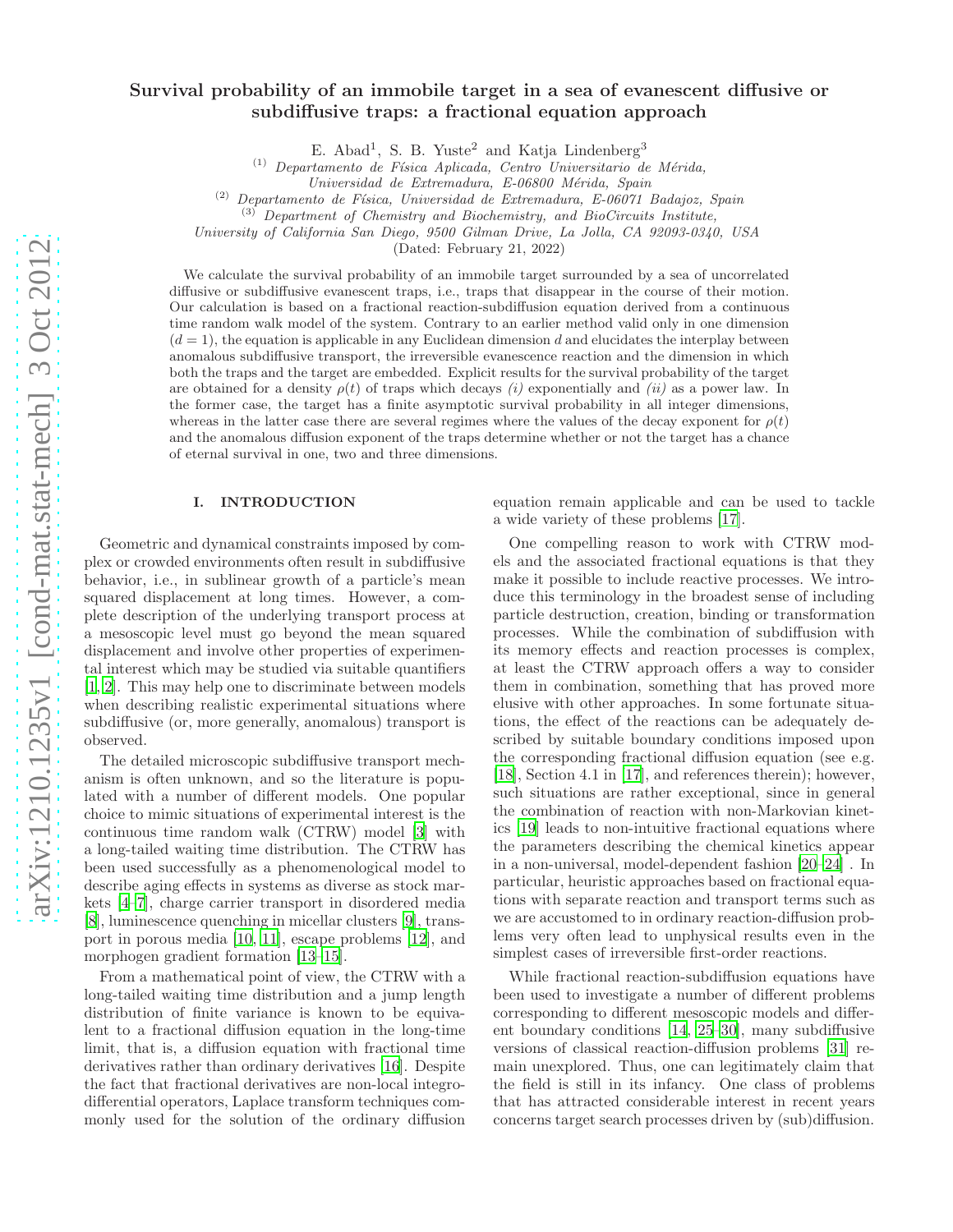Such processes are ubiquitous in nature and include binary searches where two objects must meet for a reaction or trapping event to occur. In many instances, Smoluchowski's theory of diffusion controlled reactions turns out to be a successful tool for the quantitative characterization of diffusional target search. Examples include scavenging reactions [\[32](#page-8-22), [33\]](#page-8-23), site location in DNA [\[34\]](#page-8-24), ligand binding to sites on macromolecules [\[35](#page-9-0)], predatorprey models [\[36\]](#page-9-1), luminescence quenching [\[37\]](#page-9-2), intermittent search processes [\[38\]](#page-9-3), and search processes with resetting to the initial position [\[39](#page-9-4)], to name but a few. In this context a key quantity is the so-called *survival* probability of the target, from which the moments of the first-passage-time distribution for target annihilation can also be straightforwardly computed [\[40,](#page-9-5) [41\]](#page-9-6).

In recent years the classic diffusional target search problem has been generalized to particles that undergo anomalous diffusion [\[42](#page-9-7)[–45](#page-9-8)]. In this paper we consider a related problem, namely, the survival probability of an immobile target immersed in a sea of uncorrelated subdiffusive traps that may die "spontaneously" in the course of their motion. In other words, there are now two reactions occurring simultaneously: the disappearance of the target and a trap upon encounter with each other, and the disappearance of the traps due to some other physical process. We term this latter process "spontaneous" as a way to recall that it is not induced by collision with the target. The spontaneous evanescence process may for instance be triggered by particle scavengers in the system, but for practical purposes any process that turns off the interaction between a trap and the target can also be thought of as an evanescence or death process.

A solution to this problem in dimension  $d = 1$  was given in Ref. [\[46\]](#page-9-9) using a functional method first developed by Bray et al. [\[47](#page-9-10)] for the diffusive case. Here we approach the problem from a different point of view that allows us to also obtain results in higher dimensions. In particular, we make use of a recently derived reactionsubdiffusion equation obtained from a mesoscopic CTRW model with a long-tailed waiting time distribution and a superimposed reactive process. The elimination of the fixed target is incorporated as a boundary condition, while the decay mechanism of the traps as they move subdiffusively is modeled by a phenomenological choice of a monotonically decaying functional form for the trap density  $\rho(t)$ .

The paper is organized as follows. In Sec. [II](#page-1-0) we briefly recall the results for the survival probability of a target in a sea of non-evanescent traps. Our new general results for the survival probability of the target when the traps are evanescent are presented in Sec. [III.](#page-2-0) In Sec. [IV](#page-5-0) we implement these results for particular forms of evanescence, namely, exponential and power law. We conclude with a short summary in Sec. [V.](#page-7-0)

## <span id="page-1-0"></span>II. RECAP OF RESULTS FOR NON-EVANESCENT TRAPS

We consider a statistical ensemble of systems each of which is composed of a fixed hyperspherical target of radius R located at the center  $r = 0$  of a large d-dimensional volume V. Each volume V initially contains  $N_0$  randomly distributed non-interacting point traps. At time  $t = 0$  the traps begin to move subdiffusively. If any of them hits the surface of the target, both the target and the trap are instantaneously annihilated (fully absorbing case). Our goal is to compute the survival probability of the target at time  $t$ , i.e., the probability that no traps have collided with the target up to this time. In this section, we briefly recall previous results obtained in Ref. [\[42](#page-9-7)] when the traps are not subject to spontaneous evanescence. In the next section we use these results to obtain the solution when the subdiffusive traps evanesce.

In the absence of evanescence, the motion of each trap is dictated by the fractional diffusion equation

<span id="page-1-1"></span>
$$
\frac{\partial w(\mathbf{r},t|\mathbf{r}_0;0)}{\partial t} = K_{\gamma 0} \mathcal{D}_t^{1-\gamma} \nabla_{\mathbf{r}}^2 w(\mathbf{r},t|\mathbf{r}_0;0), \qquad 0 < \gamma \le 1,
$$
\n(1)

where  $w(\mathbf{r}, t | \mathbf{r}_0; 0)$  is the probability density of finding the trap at location  $\bf{r}$  at time  $t$  if it started at position  $\mathbf{r}_0$  at  $t = 0$ ,  $K_\gamma$  is the anomalous diffusion coefficient, and  $\nabla_{\mathbf{r}}^2$  stands for the Laplacian operator with respect to the position **r**. The operator  ${}_0\mathcal{D}_t^{1-\gamma}$  is defined via the equation

$$
\mathcal{L}_{t \to u} \left\{ {}_0\mathcal{D}_t^{1-\gamma} f(t) \right\} = u^{1-\gamma} \mathcal{L}_{t \to u} \left\{ f(t) \right\},\qquad(2)
$$

where  $\mathcal{L}_{t\to u}\lbrace f(t)\rbrace \equiv f(u) = \int_0^\infty e^{-ut} f(t) dt$  denotes the Laplace transform (the function and its Laplace transform are clearly distinguished by the argument and so we use the same designation for both). Instead of  $_0\mathcal{D}_t^{1-\gamma}$ we employ the more commonly used Riemann-Liouville fractional derivative  ${}_0D_t^{1-\gamma}$  defined as follows [\[48\]](#page-9-11):

$$
{}_{0}D_{t}^{1-\gamma}f(r,t) = \frac{1}{\Gamma(\gamma)}\frac{\partial}{\partial t}\int_{0}^{t}dt'\,\frac{f(r,t')}{(t-t')^{1-\gamma}}.\tag{3}
$$

Strictly speaking, the two operators are not identical. However, they are equivalent for functions which are sufficiently regular at  $t = 0$ , as are all the functions we encounter in this problem. The propagator solution of the fractional diffusion equation [\(1\)](#page-1-1) yields a mean squared displacement with the long time behavior  $\langle r^2 \rangle \sim K_\gamma t^\gamma$  resulting in subdiffusive behavior when  $\gamma$  is less than unity.

Let  $Q_T(t;R)$  denote the ensemble averaged survival probability of the target in a sea of randomly distributed uncorrelated traps. This quantity can be obtained from the survival probability of the target in the presence of a single trap starting at location  $\mathbf{r}_0$ ,  $Q_{1,T}(\mathbf{r}_0,t;R)$ . We shall focus on the thermodynamic limit, i.e., we take  $N_0 \rightarrow \infty, V \rightarrow \infty$  while keeping a fixed global initial trap density  $\rho_0 = \lim_{N_0, V \to \infty} N_0/V$ . In this limit one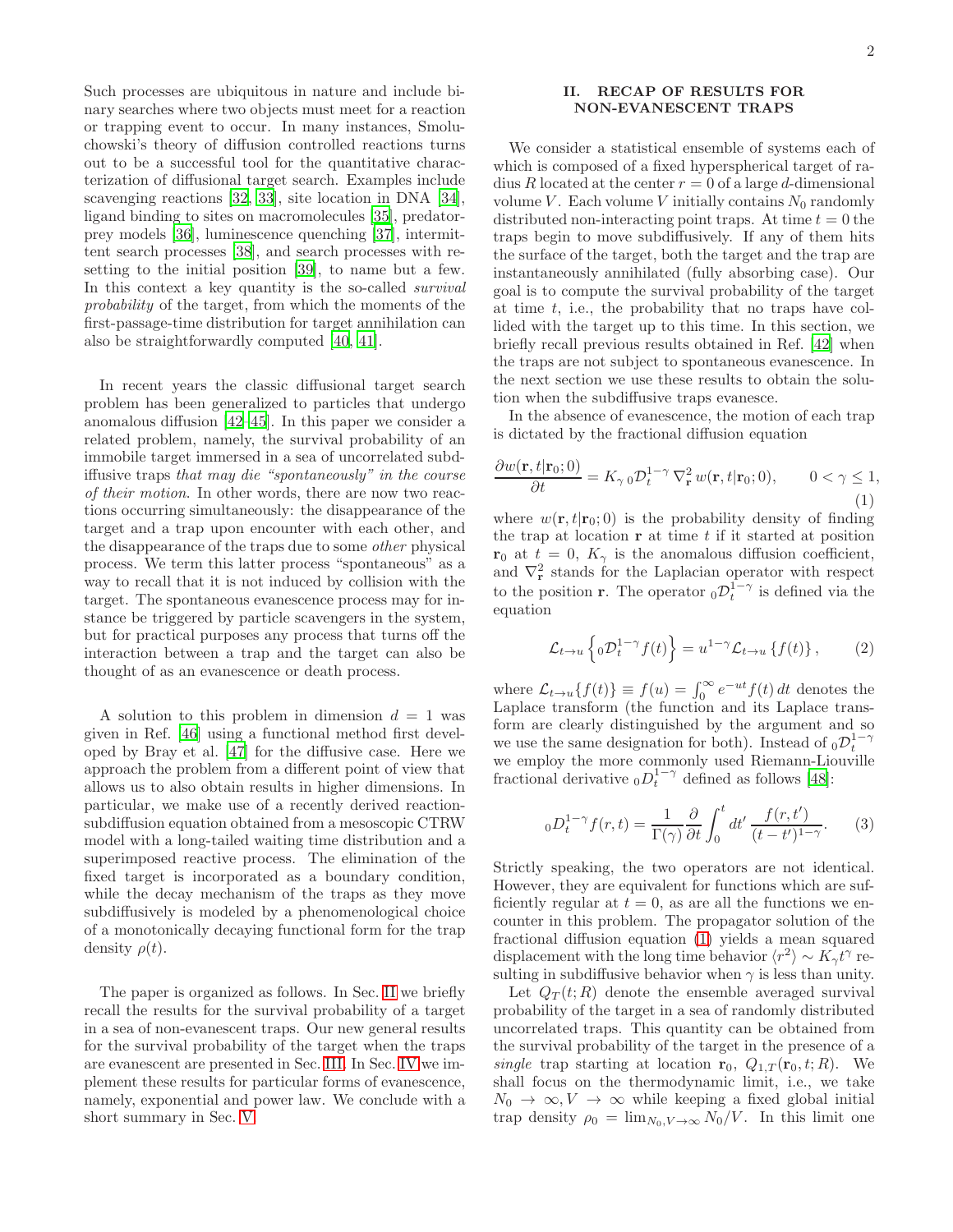has

<span id="page-2-3"></span>
$$
Q_T(t;R) = \lim_{N_0, V \to \infty} \left[ \frac{1}{V} \int_{r_0 > R} Q_{1,T}(\mathbf{r}_0, t; R) d\mathbf{r}_0 \right]^{N_0}
$$

$$
= \exp \left\{-\rho_0 R^d \sigma(t, R)\right\}, \tag{4}
$$

where the integration is carried out over the volume that is exterior to the target. We have introduced the auxiliary quantity

<span id="page-2-6"></span>
$$
\sigma(t;R) \equiv \frac{1}{R^d} \int_{r_0 > R} [1 - Q_{1,T}(\mathbf{r}_0, t; R)] d\mathbf{r}_0
$$

$$
= -\frac{1}{\rho_0 R^d} \ln Q_T(t;R). \tag{5}
$$

Note that the survival probability  $Q_{1,T}(\mathbf{r}_0,t;R)$  of the target is identical with the survival probability  $Q_1(r_0, t; R)$  of the trap, as we have assumed that both the target and the trap disappear instantaneously upon encounter, i.e., there is only one decay channel for both particles. Note also that this is no longer the case when the traps undergo spontaneous evanescence. In that case one has  $Q_{1,T} > Q_1$  (see next section).

In order to compute  $Q_1(\mathbf{r}_0, t; R)$ , we must first define the relevant boundary value problem by complementing Eq. [\(1\)](#page-1-1) with the deterministic initial condition,

$$
w(\mathbf{r},0|\mathbf{r}_0;0) = \delta(\mathbf{r}-\mathbf{r}_0),\tag{6}
$$

and the boundary conditions

$$
w(R, t | \mathbf{r}_0; 0) = 0,\t\t(7)
$$

$$
\lim_{r \to \infty} w(\mathbf{r}, t | \mathbf{r}_0; 0) = 0. \tag{8}
$$

The boundary condition [\(7\)](#page-2-1) reflects the fully absorbing nature of the target, which prevents the trap from being found on the target surface or inside the target. The solution  $w(\mathbf{r}, t | \mathbf{r}_0; 0)$  is related to  $Q_1(\mathbf{r}_0, t; R)$  via the integral relation

<span id="page-2-2"></span>
$$
Q_1(\mathbf{r}_0, t; R) = \int w(\mathbf{r}, t | \mathbf{r}_0; 0) d\mathbf{r}.
$$
 (9)

The spherical symmetry of the target means that  $Q_1(r_0, t; R)$  only depends on the initial distance  $r_0$  of the trap to the target. For this reason, we shall drop the subindex of  $r_0$  and from here on use the simpler notation  $Q_1(r, t; R)$ . Taking into account Eq. [\(9\)](#page-2-2), the boundary value problem stated directly in terms of  $Q_1(r, t; R)$  then is

<span id="page-2-5"></span>
$$
\frac{\partial Q_1(r,t;R)}{\partial t} = K_{\gamma 0} D_t^{1-\gamma} \nabla_{\mathbf{r}}^2 Q_1(r,t;R)
$$
 (10a)

$$
Q_1(r, 0; R) = 1,\t(10b)
$$

$$
Q_1(R, t; R) = 0,\t(10c)
$$

$$
\lim_{r \to \infty} Q_1(r, t; R) = 1. \tag{10d}
$$

The second equation in this set corresponds to the initial condition and is self-explanatory, while the third one is a boundary condition which reflects yet again the fully absorbing nature of the target. The last equation states that a trap which is "pushed" infinitely far away from the target will survive forever, as its only decay channel is provided by the interaction with the target.

The above problem can be solved exactly in Laplace space [\[42\]](#page-9-7),

<span id="page-2-7"></span>
$$
uQ_1(r, u; R) = 1 - \left(\frac{r}{R}\right)^{1 - \frac{d}{2}} \frac{K_{d/2 - 1}\left(\sqrt{r^2 u^{\gamma}/K_{\gamma}}\right)}{K_{d/2 - 1}\left(\sqrt{R^2 u^{\gamma}/K_{\gamma}}\right)},
$$
\n(11)

where  $K_{d/2-1}(\cdot)$  is a modified Bessel function of the second kind. Alternatively, the solution  $Q_1(r, u; R|\gamma)$ for  $\gamma$  < 1 can be found from the corresponding solution for normal diffusion  $(\gamma = 1)$  by means of the "time-expanding transformation" [\[49](#page-9-12), [50](#page-9-13)] associated with the so-called subordination principle:  $uQ_1(r, u; R|\gamma) =$  $u^{\gamma}Q_1(r, u^{\gamma}; R|\gamma=1).$ 

For  $d = 1$  and  $d = 3$  the Bessel functions can be expressed in terms of exponentials, and explicit exact solutions are available for arbitrary times  $t$ . In other dimensions simple expressions are only available at long times. Setting  $Q_{1,T} = Q_1$  in Eq. [\(4\)](#page-2-3), Tauberian theorems can be used to find the long-time behavior in the multiple trap problem [\[42](#page-9-7)]:

<span id="page-2-8"></span>
$$
\sigma(t;R) \propto \begin{cases} t^{\gamma/2} & d=1\\ t^{\gamma} / \ln(\alpha_{\gamma} t) & d=2, \\ t^{\gamma} & d \ge 3 \end{cases}
$$
 (12)

<span id="page-2-1"></span>where  $\alpha_{\gamma} = (4K_{\gamma}/R^2)^{1/\gamma}$ .

Thus, the survival probability of the target goes to zero in all dimensions d. This result is in strong contrast with the single-trap problem, since in that case the probability that the random walk of the trap never intersects the target becomes non-zero as soon as  $d \geq 3$ .

#### <span id="page-2-0"></span>III. SURVIVAL PROBABILITY FOR EVANESCENT TRAPS: GENERAL EXPRESSIONS

The behavior of the survival probability of the target changes completely if the traps disappear in the course of their motion. We assume a spontaneous evanescence process, specifically, that the decrease of the global trap density  $\rho(t)$  is described by the following differential equation:

<span id="page-2-4"></span>
$$
\dot{\rho}(t) \equiv \frac{d\rho(t)}{dt} = -\lambda(t)\,\rho(t),\tag{13}
$$

where  $\lambda(t) > 0$  is a rate coefficient which is in general time dependent. The solution  $\rho_0 \exp\left(-\int_0^t \lambda(t') dt'\right)$ yields a decaying density of surviving traps which describes the time evolution of the trap density in the absence of the fully absorbing target. The case  $\lambda = constant$ leads to an exponentially decaying density.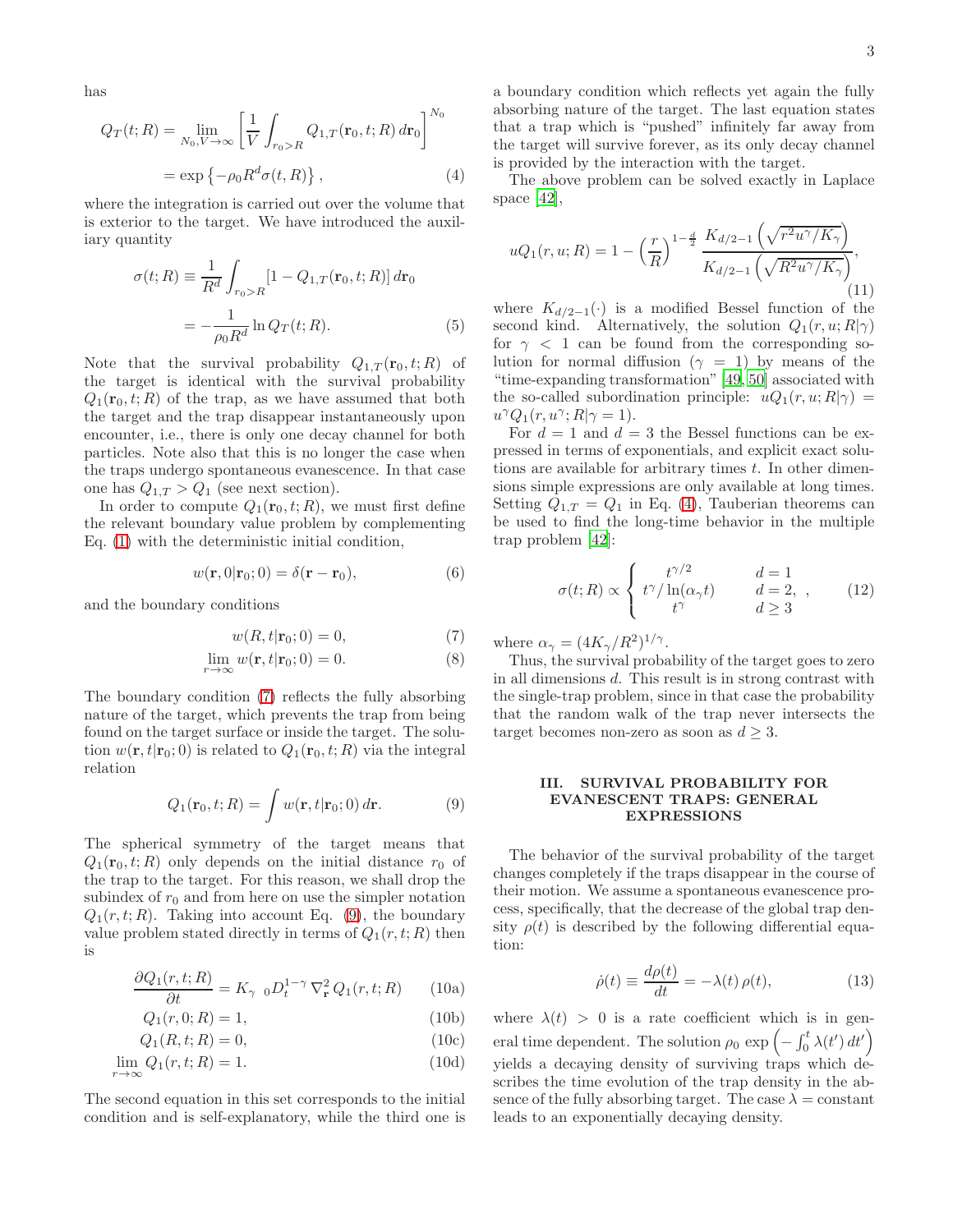Our main goal is to compute the survival probability  $Q_T^*(t;R)$  of the target at time t (we use survival probabilities with a star to distinguish these quantities from their counterparts in the absence of trap evanescence). We follow the strategy of the previous section, namely, to derive the solution from the single-trap case.

We wish to combine the effects of Eq.  $(13)$  and Eq.  $(1)$ . One might be tempted to proceed as in the case of ordinary diffusion and simply construct some superposition of transport and reaction terms. However, a careful analysis shows that this is incorrect. Instead, a rigorous derivation starting at the level of the CTRW shows that the correct equation is [\[24\]](#page-8-17)

$$
\frac{\partial w(\mathbf{r},t|\mathbf{r}_0,0)}{\partial t} = \frac{\rho(t)}{\rho_0} K_{\gamma} {}_{0}D_t^{1-\gamma} \frac{\rho_0}{\rho(t)} \nabla_{\mathbf{r}}^2 w(\mathbf{r},t|\mathbf{r}_0,0) + \frac{\dot{\rho}(t)}{\rho(t)} w(\mathbf{r},t|\mathbf{r}_0,0). \tag{14}
$$

<span id="page-3-0"></span>It is straightforward to show that the survival probability  $Q_1^*(\mathbf{r}_0, t; \tilde{R}) = Q_1^*(r_0, t; R) = \int w(\mathbf{r}, t | \mathbf{r}_0; 0) d\mathbf{r}$  of the trap then obeys the equation

<span id="page-3-3"></span>
$$
\frac{\partial Q_1^*(r,t;R)}{\partial t} = \frac{\rho(t)}{\rho_0} K_{\gamma 0} D_t^{1-\gamma} \left(\frac{\rho_0}{\rho(t)} \nabla_{\mathbf{r}}^2\right) Q_1^*(r,t;R) + \frac{\dot{\rho}(t)}{\rho(t)} Q_1^*(r,t;R),\tag{15a}
$$

where we have again dropped the subindex from  $r_0$  for notational convenience. The above equation must now be complemented with the conditions

$$
Q_1^*(r, 0; R) = 1,\t(15b)
$$

$$
Q_1^*(R, t; R) = 0, \t(15c)
$$

$$
\lim_{r \to \infty} Q_1^*(r, t; R) = \frac{\rho(t)}{\rho_0}.
$$
\n(15d)

Note that the last equation is substantially different from the corresponding one in the absence of the evanescence process. Indeed, even the survival probability of a trap which is at an infinite distance from the target decays in time because of the evanescence reaction, and this probability is equal to the ratio of the global trap density at time  $t$  in the absence of the target and the initial density  $\rho_0$ .

At this stage, one can easily check that if one performs the transformation  $Q_1^*(r, t; R) = [\rho(t)/\rho_0]Q(r, t; R)$ in Eqs. [\(15\)](#page-3-0), the resulting set of equations for the transformed function  $Q$  is identical with the boundary value problem  $(10)$  for  $Q_1$ . Because of the uniqueness of the solution, we thus conclude  $\mathcal{Q} \equiv Q_1$ , and further,

<span id="page-3-1"></span>
$$
Q_1^*(r,t;R) = \frac{\rho(t)}{\rho_0} Q_1(r,t;R). \tag{16}
$$

This expression is intuitively clear: it simply states that the probability that up to time  $t$  the trap has neither evanesced (one decay channel) nor hit the target (another decay channel) is equal to the product of the probability  $\rho(t)/\rho_0$  that the trap has not evanesced, and the conditional probability that it has not hit the target given that it has not previously evanesced. The latter probability is precisely the survival probability of the trap when no evanescence is at play.

The next step in our route to the solution for the multitrap problem is to derive a relation between  $Q_{1,T}^*(r,t;R)$ and  $Q_1^*(r,t;R)$ . As already anticipated in the previous section, the evanescence of the trap implies that the survival probability of the target and the trap are no longer the same. Let  $t'$  be a time in the interval  $(0, t)$ . In the single-trap problem, the infinitesimal probability  $\{d\left[1-\overline{Q_{1,T}^*(r,t';R)}\right]/dt'\}dt'$  that the target is annihilated by collision with the trap during the interval  $(t', t' + dt')$  is the product of two factors: i) the probability  $\{d\left[1-Q_1(r,t';R)\right]/dt'\}dt'$  that the trap collides with the target during the time interval  $(t', t' + dt')$  given that it has not previously evanesced, and ii) the probability  $\rho(t')/\rho_0$  that up to time t' the trajectory of that trap is not interrupted by an evanescence event. Thus,

$$
\frac{d}{dt'}[1 - Q_{1,T}^*(r, t'; R)]dt' = \frac{\rho(t')}{\rho_0} \frac{d}{dt'}[1 - Q_1(r, t'; R)]dt'.
$$
\n(17)

We next implement a number of steps [integrate this equation, integrate by parts, and use Eq. [\(16\)](#page-3-1)] to obtain

<span id="page-3-2"></span>
$$
Q_{1,T}^*(r,t;R) = Q_1^*(r,t;R) - \int_0^t Q_1^*(r,t';R)\frac{\dot{\rho}(t')}{\rho(t')}dt',\tag{18}
$$

which quantifies the difference between  $Q_{1,T}^*(r,t;R)$  and  $Q_1^*(r,t;R)$ .

Having clarified the relation between  $Q_1^*(r, t; R)$ and  $Q_1(r, t; R)$  (survival probability of a single nonevanescent trap) and between  $Q_{1,T}^*(r,t;R)$  (survival probability of the target in the presence of a single evanescent trap) and  $\widetilde{Q}_1^*(r,t;R)$  (survival probability of a single evanescent trap), we are now ready to tackle the multiple trap problem by proceeding as in the previous section, i.e., by using the statistical independence of the traps. Equations [\(4\)](#page-2-3) (for the survival probability of the target in the presence of a collection of traps) and [\(5\)](#page-2-6) are now respectively replaced with

$$
Q_T^*(t;R) = \lim_{N_0, V \to \infty} \left[ \frac{1}{V} \int_{r > R} Q_{1,T}^*(r,t;R) \, dr \right]^{N_0}
$$

$$
= \exp \left\{ -\rho_0 R^d \sigma^*(t,R) \right\}, \tag{19}
$$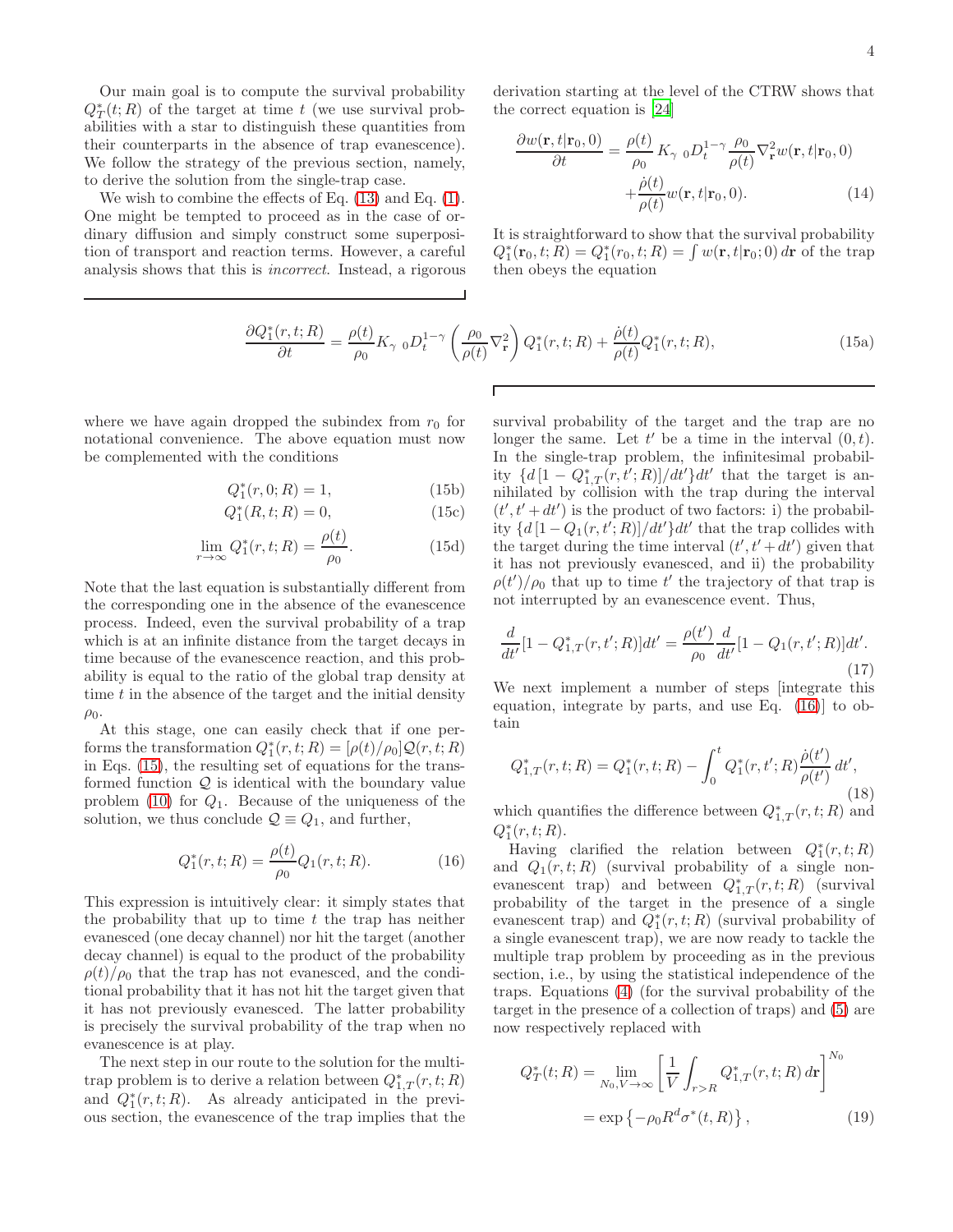and

<span id="page-4-0"></span>
$$
\sigma^*(t;R) = \frac{1}{R^d} \int_{r>R} [1 - Q_{1,T}^*(r,t;R)] dr \qquad (20)
$$

$$
= -\frac{1}{\rho_0 R^d} \ln Q_T^*(t;R). \tag{21}
$$

Taking the derivative of Eq. [\(20\)](#page-4-0) with respect to time and using Eq. [\(18\)](#page-3-2) we get

<span id="page-4-1"></span>
$$
\frac{\partial \sigma^*(t;R)}{\partial t} = -\frac{1}{R^d} \int_{r>R} \left[ \frac{\partial Q_1^*}{\partial t} - \frac{\dot{\rho}(t)}{\rho(t)} Q_1^* \right] \, d\mathbf{r}.
$$
 (22)

Next we use Eq. [\(15a\)](#page-3-3) and the relation [\(16\)](#page-3-1) in the right hand side of Eq.  $(22)$  and apply Gauss' theorem to change the volume integral to a surface integral. This allows us to write

$$
\frac{\partial \sigma^*(t;R)}{\partial t} = S_d \frac{K_\gamma}{R} \frac{\rho(t)}{\rho_0} \left. {}_0D_t^{1-\gamma} \left. \frac{\partial Q_1(r,t;R)}{\partial r} \right|_{r=R}, \right. (23)
$$

where  $S_d = 2\pi^{d/2}/\Gamma(d/2)$  denotes the surface of a ddimensional hypersphere of unit radius. Finally, integrating from 0 to t and using the condition  $\sigma^*(0;R) = 0$  $[Q_{1,T}^*(0,R) = 1]$  we obtain the general formula

<span id="page-4-2"></span>
$$
\sigma^*(t;R) = S_d \frac{K_\gamma}{R} \int_0^t \left[ 0 D_{t'}^{1-\gamma} \left. \frac{\partial Q_1(r,t';R)}{\partial r} \right|_{r=R} \right] \times \frac{\rho(t')}{\rho_0} dt', \tag{24}
$$

which extends the result for non-evanescent traps obtained in [\[42\]](#page-9-7) to the case of evanescent traps. More specifically, we have again related the logarithm of the survival probability of the target, now in the presence of a collection of evanescent traps, to the survival probability of the target in the presence of a single non-evanescent trap. If the trap density  $\rho(t)$  decays sufficiently rapidly, then  $Q_{1,T}^*(t \to \infty, R) > 0$  and  $\sigma^*(t \to \infty, R) < \infty$ , and it is possible to conclude from Eq. [\(24\)](#page-4-2) that

<span id="page-4-5"></span>
$$
\sigma^*(\infty;R) - \sigma^*(t;R) = S_d \frac{K_\gamma}{R} \int_t^\infty \left[ \left. _0D_{t'}^{1-\gamma} \left. \frac{\partial Q_1(r,t';R)}{\partial r} \right|_{r=R} \right] \frac{\rho(t')}{\rho_0} dt' \right]. \tag{25}
$$

To continue from here we need to specify the dimensionality explicitly, and also the explicit form of the trap density as a function of time. First we discuss the dimensionality. The case  $d = 1$  has been dealt with in [\[46\]](#page-9-9); suffice it to say that we recover the result obtained therein:

<span id="page-4-3"></span>
$$
\sigma^*(t;R) = \frac{1}{\rho_0 R} \frac{2\sqrt{K_\gamma}}{\Gamma(\gamma/2)} \int_0^t \rho(t') \, t'^{\gamma/2 - 1} \, dt', \qquad (26)
$$

where we have made use of the explicit one-dimensional form of  $Q_1$  in terms of the Fox H-function

$$
Q_1(r,t;R) = 1 - H_{11}^{10} \left[ \frac{r - R}{\sqrt{K_{\gamma}t^{\gamma}}} \middle| \begin{array}{c} (1, \gamma/2) \\ (0, 1) \end{array} \right] \tag{27}
$$

for the survival probability of a non-evanescent trap. For  $d = 3$ , and exact expression for the survival probability valid for arbitrary  $t$  can also be obtained. This is a new result so we proceed in more detail. For the single-trap problem without evanescence we have [\[42](#page-9-7)]

$$
Q_1(r, t; R) = 1 - \frac{R}{r} H_{11}^{10} \left[ \frac{r - R}{\sqrt{K_\gamma t^\gamma}} \middle| \begin{array}{c} (1, \gamma/2) \\ (0, 1) \end{array} \right], \quad (28)
$$

leading to

$$
\left. \frac{\partial Q_1(r,t;R)}{\partial r} \right|_{r=R} = \frac{1}{R} + \frac{1}{\Gamma(1-\gamma/2)} \frac{1}{\sqrt{K_\gamma t^\gamma}}.
$$
 (29)

With this result we get from Eq. [\(24\)](#page-4-2)

<span id="page-4-4"></span>
$$
\sigma^*(t;R) = \frac{4\pi\sqrt{K_{\gamma}}}{\rho_0\Gamma(\gamma/2)} \int_0^t \rho(t') t'^{\gamma/2-1} dt' + \frac{4\pi K_{\gamma}}{\rho_0 R \Gamma(\gamma)} \int_0^t \rho(t') t'^{\gamma-1} dt'.
$$
(30)

Here we have used the fact that the fractional derivative of C, a constant, is not zero but is instead  $_0D_t^{1-\gamma}C=$  $Ct^{\gamma-1}/\Gamma(\gamma).$ 

In contrast with the  $d = 1$  and the  $d = 3$  cases, no explicit solution in a simple integral form similar to that of Eqs. [\(26\)](#page-4-3) and [\(30\)](#page-4-4) is available for  $\sigma^*(t;R)$  when  $d=$ 2. However, we can write explicit expressions for the approach of the survival probability to its final value. From the result for  $Q_1$  given in [\[42\]](#page-9-7), one finds

<span id="page-4-6"></span>
$$
\left. \frac{\partial Q_1(r,t;R)}{\partial r} \right|_{r=R} \sim \frac{2}{R} \frac{1}{\gamma \ln(\alpha_\gamma t)}.
$$
 (31)

The fractional derivative of this expression is best computed in Laplace space [\[42](#page-9-7)]. Transforming the resulting expression back into the time domain we find that

<span id="page-4-7"></span>
$$
{}_0D_t^{1-\gamma}\left[1/\ln(\alpha_\gamma t)\right] \sim t^{\gamma-1}/[\Gamma(\gamma)\ln(\alpha_\gamma t)].\tag{32}
$$

Let us further assume that the trap density  $\rho(t)$  decays sufficiently rapidly to ensure that  $\sigma^*(\infty, R)$  is finite.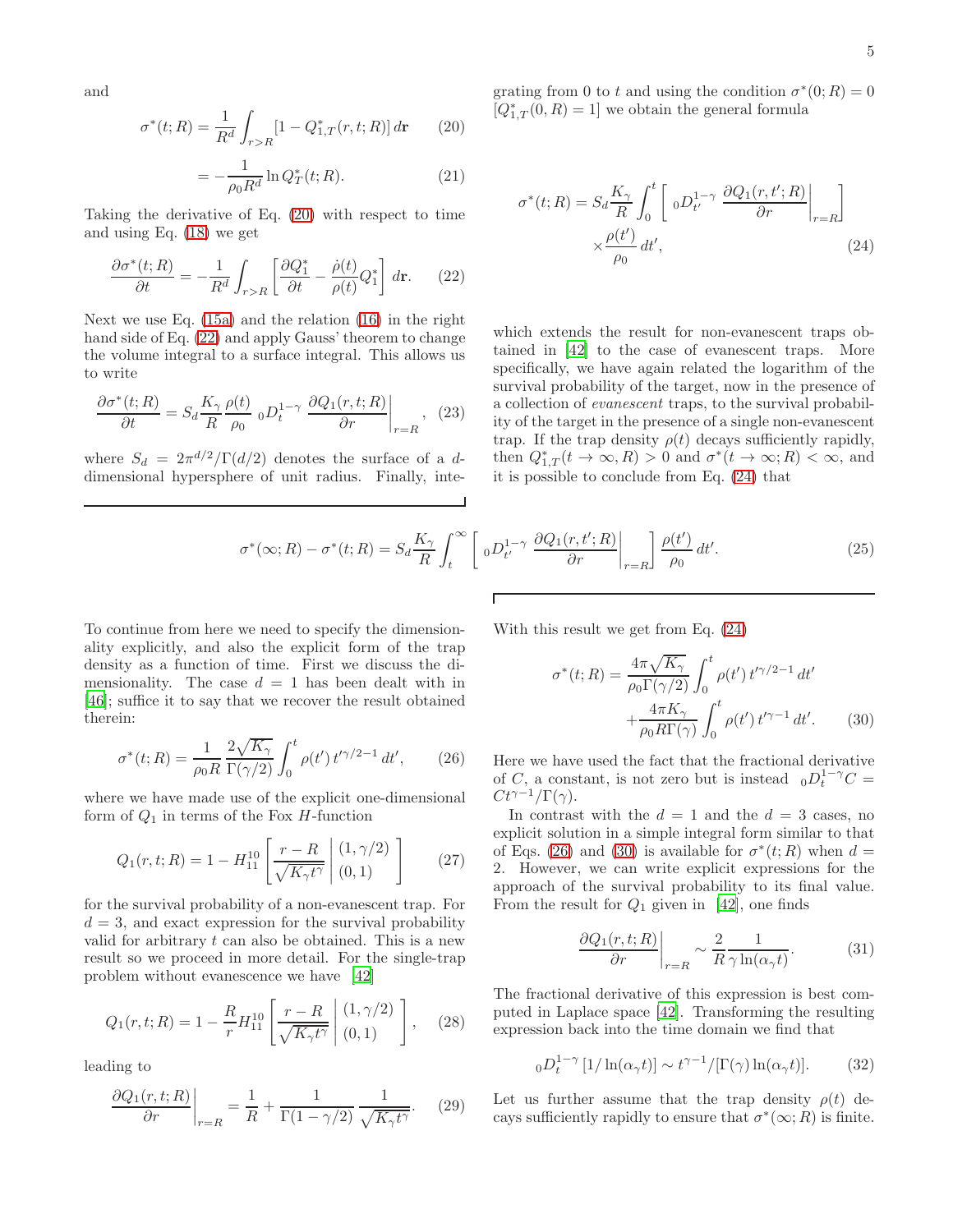From Eq. [\(25\)](#page-4-5) we find that for  $d = 2$ ,

<span id="page-5-6"></span>
$$
\sigma^*(\infty;R) - \sigma^*(t;R) \sim \frac{4\pi K_\gamma}{\rho_0 R^2 \Gamma(\gamma+1)} \int_t^\infty \frac{\rho(t')\, t'^{\gamma-1}}{\ln(\alpha_\gamma t')} \, dt'.
$$
\n(33)

We next implement our general results for particular forms of the decay of the trap density.

## <span id="page-5-0"></span>IV. IMPLEMENTATION FOR PARTICULAR TRAP DECAY FUNCTIONS

#### A. Exponentially decaying trap density

We first consider an exponentially decaying trap density,  $\rho(t) = \rho_0 \exp(-\lambda t)$ , where the characteristic time scale of the decay is given by  $\tau \equiv \lambda^{-1}$ . This would represent a unimolecular decay if this were the only decay channel, which in the presence of the target it is not.

For  $d = 1$  and  $d = 3$  we can directly insert the exponential decay of the density in Eqs. [\(26\)](#page-4-3) and [\(30\)](#page-4-4), and perform the integrals. Alternatively, we note that for the exponentially decaying trap density Eq. [\(18\)](#page-3-2) leads to the relation

<span id="page-5-1"></span>
$$
Q_{1,T}^*(r,t;R) = e^{-\lambda t} Q_1(r,t;R)
$$

$$
+ \lambda \int_0^t e^{-\lambda t'} Q_1(r,t';R) dt'. \quad (34)
$$

Next, from Eq. [\(11\)](#page-2-7) and the Laplace transform of Eq. [\(34\)](#page-5-1) it then follows that

$$
uQ_{1,T}^*(r,u;R) = 1 - \left(\frac{r}{R}\right)^{1 - (d/2)} \frac{K_{d/2-1}(\sqrt{r^2(u+\lambda)^\gamma/K_\gamma})}{K_{d/2-1}(\sqrt{R^2(u+\lambda)^\gamma/K_\gamma})}.
$$
(35)

Г

The Laplace transform of Eq. [\(20\)](#page-4-0) then immediately leads to

<span id="page-5-3"></span>
$$
\sigma^*(u;R) = \frac{S_d K_\gamma^{1/2}}{uR(u+\lambda)^{\gamma/2}} \frac{K_{d/2}(\sqrt{R^2(u+\lambda)^\gamma/K_\gamma})}{K_{d/2-1}(\sqrt{R^2(u+\lambda)^\gamma/K_\gamma})}.
$$
\n(36)

For odd-valued  $d$  (but not for even-valued  $d$ ) the modified Bessel functions of the second kind can be expressed more simply in standard power series expansions. For  $d = 1$  we can follow either path (direct integration or simplification and inversion of the modified Bessel function) to obtain

<span id="page-5-2"></span>
$$
\sigma^*(t;R) = \frac{2\ell_\gamma}{R} \left( 1 - \frac{\Gamma(\gamma/2,\lambda t)}{\Gamma(\gamma/2)} \right),\tag{37}
$$

where  $\ell_{\gamma} \equiv (K_{\gamma} \tau^{\gamma})^{1/2}$  is a characteristic length scale associated with the distance covered by a trap during its mean survival time when no target is present. Eq. [\(37\)](#page-5-2) is equivalent to Eq. (15) in Ref. [\[46\]](#page-9-9). For  $d=3$  we can again follow either route to the solution and find

<span id="page-5-5"></span>
$$
\sigma^*(t;R) = 4\pi \frac{\ell_\gamma}{R} \left( 1 - \frac{\Gamma(\gamma/2, \lambda t)}{\Gamma(\gamma/2)} \right) + 4\pi \frac{\ell_\gamma^2}{R^2} \left( 1 - \frac{\Gamma(\gamma, \lambda t)}{\Gamma(\gamma)} \right),
$$
(38)

resulting in a smaller survival probability than in  $d =$ 1. As noted already, there are no simple, closed-form solutions valid for arbitrary times for  $d = 2$ , although we are able to extract some limiting behaviors for this case as well (see below).

The computation of the final value of  $\sigma^*(t;R)$  in arbitrary integer dimension is readily obtained from [\(36\)](#page-5-3) by means of the final value theorem for the Laplace transform:

<span id="page-5-4"></span>
$$
\sigma^*(\infty; R) = \lim_{u \to 0} u \sigma^*(u; R) = S_d \frac{\ell_\gamma}{R} \frac{K_{d/2}(R/\ell_\gamma)}{K_{d/2-1}(R/\ell_\gamma)}.
$$
 (39)

Before further evaluation, we note as an aside that the above non-zero survival probability implies an infinite mean survival time of the target in any dimension d. In contrast, if the traps do not evanesce, the mean lifetime of the target is finite [\[44\]](#page-9-14). For odd dimensions, Eq. [\(39\)](#page-5-4) can be conveniently rewritten as rational functions of the argument  $R/\ell_{\gamma}$ . For example :  $\sigma^*(\infty;R) = 2\ell_{\gamma}/R$  for  $d = 1$  and  $\sigma^*(\infty; R) = (4\pi \ell_{\gamma}/R) (1 + \ell_{\gamma}/R)$  for  $d = 3$ .

Next we explicitly present the results for the approach to the final value by exhibiting the difference  $\sigma^*(\infty; R) - \sigma^*(t; R)$  at long times. For  $d = 1$  and  $d = 3$ this respectively follows from Eqs. [\(37\)](#page-5-2) and [\(38\)](#page-5-5), whereas from  $d = 2$  the long time behavior can be inferred from Eq. [\(33\)](#page-5-6). We find:

<span id="page-5-7"></span>
$$
\sigma^*(\infty; R) - \sigma^*(t; R) \propto \begin{cases} t^{\gamma/2 - 1} e^{-\lambda t} & d = 1 \\ \ln^{-1}(\alpha_\gamma t) t^{\gamma - 1} e^{-\lambda t} & d = 2 \\ t^{\gamma - 1} e^{-\lambda t} & d = 3. \end{cases}
$$
(40)

This asymptotic behavior also holds in the case of normal diffusion ( $\gamma = 1$ ). One can see that the decay of the survival probability to the final state prescribed by Eq. [\(40\)](#page-5-7)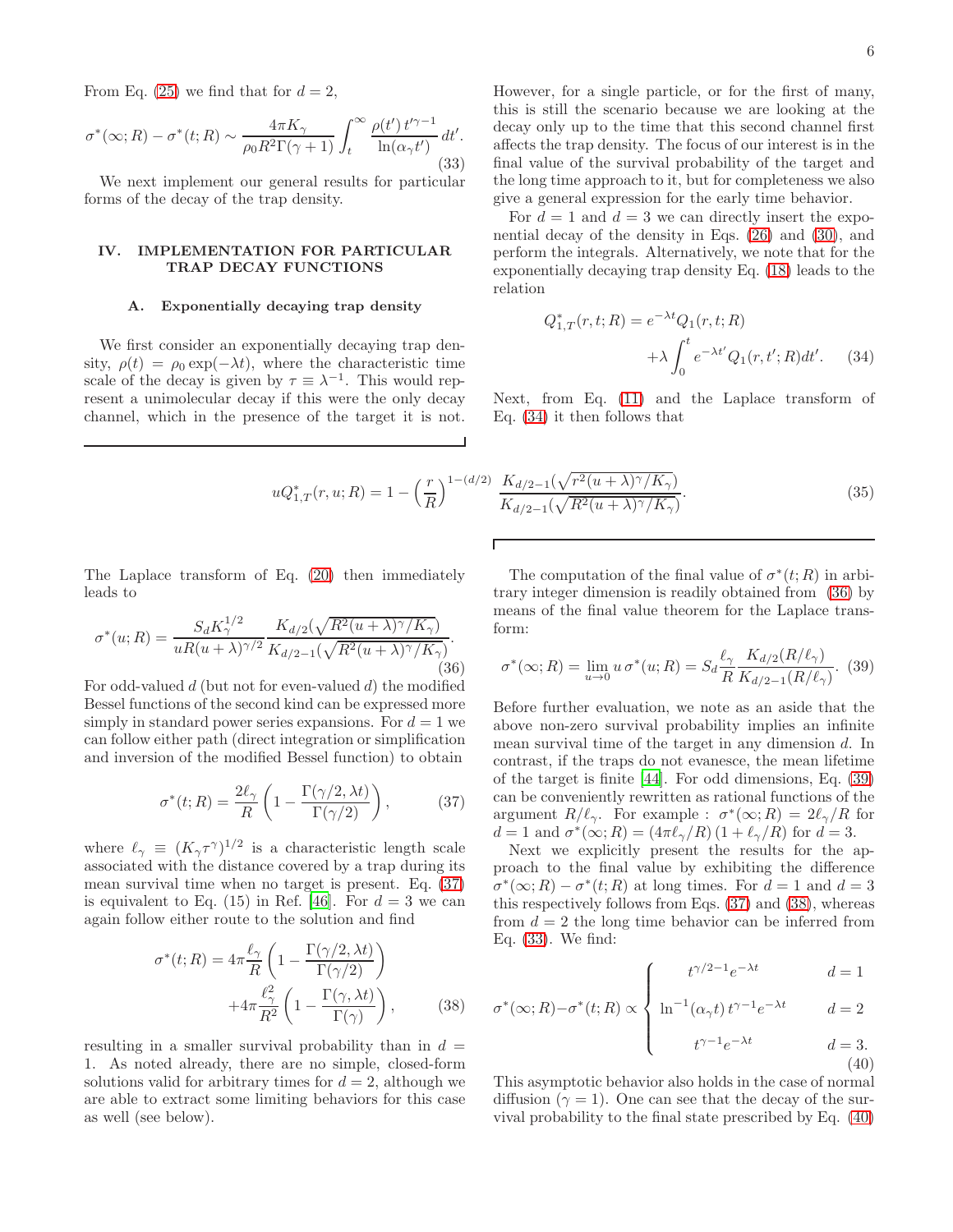becomes faster as one goes from one to two dimensions and from two to three dimensions. It is also straightforward to show that the long time behavior prescribed by [\(40\)](#page-5-7) for  $d = 3$  remains valid for  $d > 3$  (the prefactor, however, depends on d).

The limit  $\lambda \to 0$  (no evanescence) turns out to be singular. Indeed, in the absence of evanescence,  $\sigma^*(t;R)$ tends to infinity as given by Eq. [\(12\)](#page-2-8), which is different from the result obtained when taking the limit  $\lambda \to 0$ in Eq. [\(40\)](#page-5-7). We conclude that the evanescence reaction completely changes the physics of the problem, affecting both the steady state and the decay form of the survival probability.

Finally, the short time behavior  $(t \ll \lambda^{-1})$  is straightforward to obtain via a Tauberian theorem applied to the large  $u (u \gg \lambda)$  limit of Eq. [\(36\)](#page-5-3):

$$
\sigma^*(u;R) \sim \frac{S_d K_\gamma^{1/2}}{R u^{1+\gamma/2}} \to \sigma^*(t;R) \sim \frac{S_d K_\gamma^{1/2}}{R \Gamma(1+\gamma/2)} t^{\gamma/2}.
$$
\n(41)

As one might have guessed, the short time result is independent of  $\lambda$ , i.e., the effect of the evanescence reaction is still negligible in this regime.

#### B. Power law decay of the trap density

We next turn to the case of a power-law decaying density, that is,

$$
\rho(t) = \frac{\rho_0}{(1 + t/\tau)^{\beta}}, \qquad \beta > 0.
$$
 (42)

This choice corresponds to a time dependent rate constant  $\lambda(t)$ , which can be used to capture the essential features of complex higher-order kinetics by means of the linear differential equation [\(13\)](#page-2-4) and a proper choice of the exponent  $\beta$ . Interestingly, the survival probability of the target in this case depends not only on dimensionality but on the relative values of the power law decay exponent  $\beta$  and the subdiffusion exponent  $\gamma$ .

The behavior when  $d = 1$  follows directly from Eq. [\(26\)](#page-4-3), and can be summarized as follows [\[46](#page-9-9)]:

<span id="page-6-2"></span>
$$
\sigma^*(t;R) \sim \begin{cases} \ell_{\gamma} \frac{\Gamma(\beta-\gamma/2)}{R\Gamma(\beta)}, & \beta > \gamma/2\\ \frac{\ell_{\gamma}}{R\Gamma(\gamma/2)} \ln(t/\tau), & \beta = \gamma/2\\ \frac{\ell_{\gamma}}{R(\gamma/2-\beta)\Gamma(\gamma/2)} (t/\tau)^{\gamma/2-\beta}, & \beta < \gamma/2 \end{cases}
$$
(43)

where  $\ell_{\gamma}$  is defined in a way similar to the exponential case, i.e.,  $\ell_{\gamma} = (K_{\gamma} \tau^{\gamma})^{1/2}$ .

Next we consider the two-dimensional system. Our starting equation is [\(24\)](#page-4-2) with  $d = 2$ :

$$
\sigma^*(t;R) = 2\pi \frac{K_\gamma}{R} \int_0^t \left[ 0 D_{t'}^{1-\gamma} \left. \frac{\partial Q_1(r,t';R)}{\partial r} \right|_{r=R} \right] \times (1 - t'/\tau)^{-\beta} dt'. \tag{44}
$$

The behavior of the integral on the right hand side depends on the relative values of  $β$  and  $γ$ . We consider three different cases:

**Case 1** ( $\beta > \gamma$ ). From the asymptotic long-time behavior  $(31)$  and the expression for the fractional derivative of the inverse logarithm [\(32\)](#page-4-7) one finds

<span id="page-6-0"></span>
$$
{}_{0}D_{t'}^{1-\gamma} \left. \frac{\partial Q_1(r, t'; R)}{\partial r} \right|_{r=R} \sim \frac{2 t'^{\gamma-1}}{R\Gamma(\gamma+1)\ln(\alpha_\gamma t')} . \tag{45}
$$

Under the assumption that  $t$  is large enough, we now split the interval of integration  $[0, t]$  into two subintervals,  $I_1 = [0, t_c]$  and  $I_2 = [t_c, t)$ , where  $t_c$  is chosen sufficiently large so as to ensure that the approximation [\(45\)](#page-6-0) holds over the full extent of  $I_2$ . Hence one has

<span id="page-6-1"></span>
$$
\sigma^*(t;R) \sim \mathcal{C} + \frac{4\pi K_\gamma \tau^\beta}{\Gamma(\gamma+1)R^2} \int_{t_c}^t \frac{t'^{\gamma-\beta-1}}{\ln(\alpha_\gamma t')} dt',\qquad(46)
$$

where we have used the long-time approximation  $\rho(t')/\rho_0 \approx (t'/\tau)^{-\beta}$  and C represents the integral from  $0$  to  $t_c$ . In this case one can easily check via partial integration that the integral on the right hand side of Eq. [\(46\)](#page-6-1) remains finite as  $t \to \infty$ . Hence  $\sigma^*(\infty; R)$  is finite and the target has a non-zero chance of eternal survival. Using the explicit form of  $\rho(t')$  in Eq. [\(33\)](#page-5-6) we find

$$
\sigma^*(\infty;R) - \sigma^*(t;R) \sim \frac{4\pi K_\gamma \tau^\beta}{(\beta-\gamma)\Gamma(\gamma+1)R^2} \frac{t^{\gamma-\beta}}{\ln(\alpha_\gamma t)}.
$$
\n(47)

Unfortunately, it does not seem possible to find an explicit exact expression for  $\sigma^*(\infty; \hat{R})$  due to the lack of an exact expression for  $Q_1(r, t'; R)$  valid for the whole time domain.

**Case 2** ( $\beta = \gamma$ ). In this marginal case the target also disappears eventually, but the approach to the empty state has a different analytic dependence, as Eq. [\(46\)](#page-6-1) now leads to

$$
\sigma^*(t;R) \sim \frac{4\pi K_\gamma \tau^\gamma}{\Gamma(\gamma+1)R^2} \ln(\ln(\alpha_\gamma t)).\tag{48}
$$

Thus, the target is eventually killed with certainty, in agreement with the result given in Ref. [\[47](#page-9-10)] for the special case  $\beta = \gamma = 1$  (normal diffusive traps).

**Case 3** ( $\beta < \gamma$ ). Clearly, in this case the constant C of Eq. [\(46\)](#page-6-1) becomes negligible at sufficiently long times and the behavior of  $\sigma^*(t;R)$  is dominated by the integral on the right hand side. Using partial integration one easily sees that the leading long-time behavior is given by

$$
\sigma^*(t;R) \sim \frac{4\pi K_\gamma \tau^\beta}{(\gamma - \beta)\Gamma(\gamma + 1)R^2} \frac{t^{\gamma - \beta}}{\ln(\alpha_\gamma t)}.
$$
 (49)

Hence when  $\beta < \gamma$  the target eventually disappears with certainty.

We next discuss the three-dimensional case. In this case, the integrals in Eq. [\(30\)](#page-4-4) can be carried out exactly,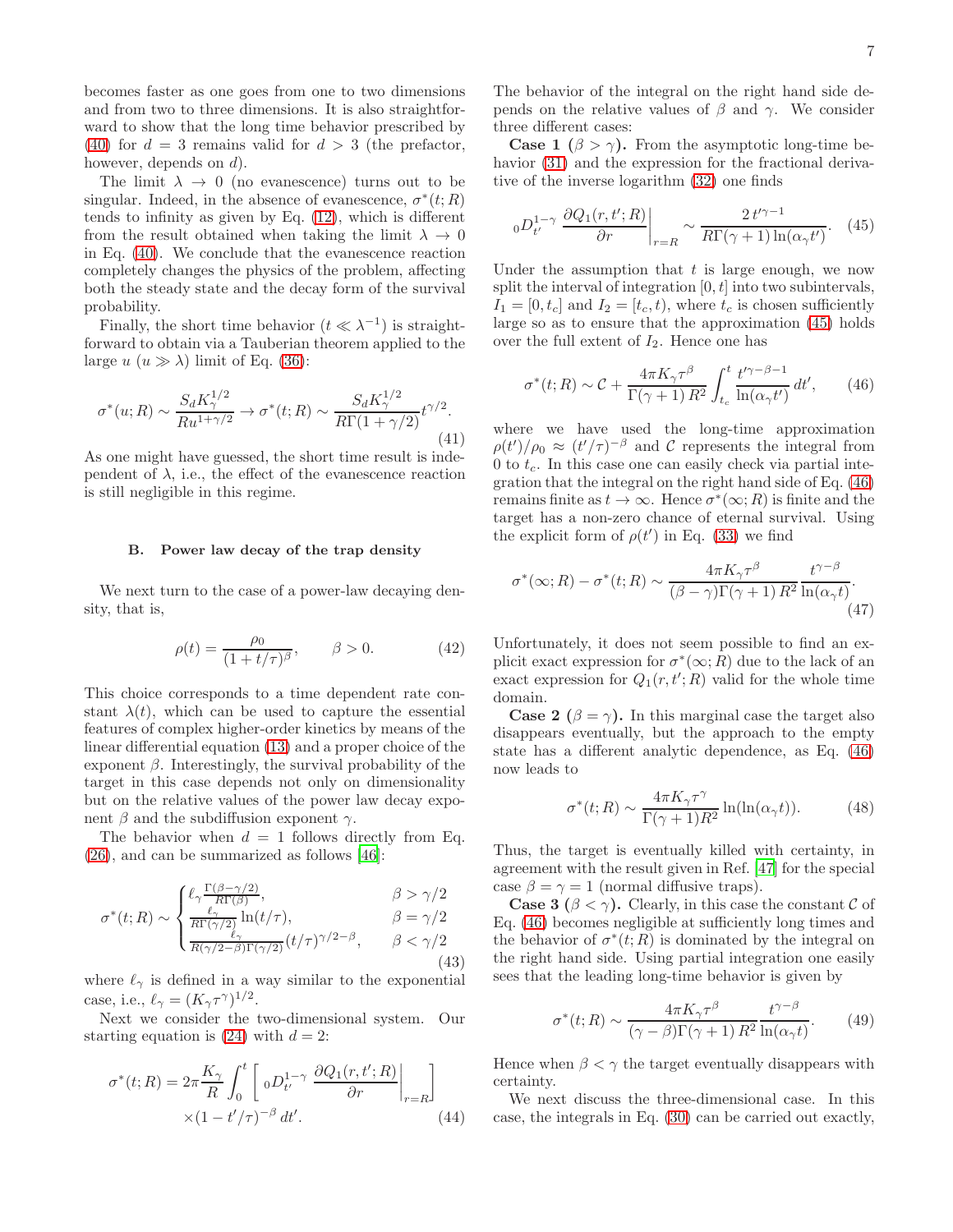and one finds

<span id="page-7-1"></span>
$$
\sigma^*(t;R) = \frac{2\pi\ell_\gamma}{\Gamma(\gamma/2)} B_{t/(\tau+t)}(\gamma/2, \beta - \gamma/2)
$$

$$
+ \frac{\pi\ell_\gamma^2}{R\Gamma(\gamma)} B_{t/(\tau+t)}(\gamma, \beta - \gamma), \qquad (50)
$$

where

$$
B_{\alpha}(z, w) = \int_0^{\alpha} dt \ t^{z-1} (1-t)^{w-1} \quad \text{with } \text{Re}(z) > 0. \tag{51}
$$

is the incomplete Beta function [\[51\]](#page-9-15). The long-time behavior of  $\sigma^*(t;R)$  again depends on the relative values of  $\beta$  and  $\gamma$ . The analysis is carried out along lines sim-ilar to those presented in Ref. [\[46](#page-9-9)] for  $d = 1$ . We shall distinguish three different cases.

**Case 1** ( $\beta > \gamma$ ). We can rewrite  $\sigma^*(t;R)$  as

$$
\sigma^*(t;R) = \frac{2\pi\ell_\gamma}{\Gamma(\gamma/2)} B(\gamma/2,\beta-\gamma/2) I_{t/(\tau+t)}(\gamma/2,\beta-\gamma/2) + \frac{\pi\ell_\gamma^2}{R\Gamma(\gamma)} B(\gamma,\beta-\gamma) I_{t/(\tau+t)}(\gamma,\beta-\gamma). \tag{52}
$$

Г

Here  $B(z, w)$  is the Beta function (where the requirement  $\text{Re}(z) > 0$  and  $\text{Re}(w) > 0$  places us in the "Case 1" regime), and  $I_x(z, w)$  is the regularized incomplete Beta function as defined in Sec. 6.6.2 (pg. 263) of Ref. [\[51\]](#page-9-15). Using the property 6.6.3 in [\[51\]](#page-9-15) we can set  $I_x(a, b)$  =  $1 - I_{1-x}(b, a)$ . Applying the relation 26.5.5 in [\[51\]](#page-9-15), and making use of the relation between the Beta function and the Gamma function, we arrive at the asymptotic result

$$
\sigma^*(t;R) \sim \sigma^*(\infty;R) - \frac{\pi \ell_\gamma^2}{R} \frac{(t/\tau)^{\gamma-\beta}}{(\beta-\gamma)\Gamma(\gamma)}
$$
(53)

with

$$
\sigma^*(\infty; R) = 2\pi \ell_\gamma \frac{\Gamma(\beta - \gamma/2)}{\Gamma(\beta)} + \frac{\pi \ell_\gamma^2}{R} \frac{\Gamma(\beta - \gamma)}{\Gamma(\beta)}, \quad (54)
$$

leading to a non-zero survival probability  $Q_T^*(\infty;R)$  =  $\exp[-\rho_0 R^2 \sigma^*(\infty;R)].$ 

**Case 2** ( $\beta = \gamma$ ). In this case the incomplete Beta function in the term proportional to  $\ell^2_\gamma$  in Eq. [\(50\)](#page-7-1) can be rewritten as a hypergeometric function and consequently for long times this term can be approximated by

$$
\frac{\pi \ell_{\gamma}^{2}}{R\Gamma(\gamma+1)} \left(\frac{t}{\tau}\right)^{\gamma} 2F_{1}(\gamma,\gamma,\gamma+1,-t/\tau) \sim \frac{\pi \ell_{\gamma}^{2}}{R\Gamma(\gamma)} \ln(t/\tau).
$$
\n(55)

On the other hand, the term proportional to  $\ell_{\gamma}$  goes to a constant for long times, as can be seen using the same expansion as the one used for the  $\beta > \gamma$  case. Hence, the survival probability  $Q_T^*(t;R)$  vanishes as  $(t/\tau)^{-\pi \rho_0 R \ell_{\gamma}^2/\Gamma(\gamma)}$ , that is,  $\sigma^*(t;R) \propto \ln(t/\tau)$ .

**Case 3** ( $\beta < \gamma$ ). In this case the term proportional to  $\ell^2_\gamma$  can easily be seen to behave as  $\left[\pi \ell^2_\gamma / R(\gamma - \ell)\right]$  $\beta$ ) $\Gamma(\gamma)$ ] $(t/\tau)^{\gamma-\beta}$  by performing a straightforward asymptotic analysis of the corresponding integral. On the other hand the  $\ell_{\gamma}$  term is negligible compared to the  $\ell_{\gamma}^2$  term. This results in a stretched exponential decay to zero, i.e.,  $Q_T^*(t;R) \propto \exp(-Ct^{\gamma-\beta})$  with  $C > 0$ , that is,  $\sigma^*(t;R) \propto t^{\gamma-\beta}.$ 

Thus, in two and three dimensions the target has a finite probability of surviving forever only for  $\beta > \gamma$ . For comparison, in the one-dimensional case it was found that the target has a chance of eternal survival only when  $\beta > \gamma/2$  [cf. Eq. [\(43\)](#page-6-2)]. We thus see that the interplay between subdiffusive transport and the evanescence reaction determines, also in dimensions higher than one, whether the target can ultimately survive.

## <span id="page-7-0"></span>V. SUMMARY AND OUTLOOK

We have presented a particular application of a recently derived fractional reaction-subdiffusion equation, namely, the study of the behavior of the survival probability of an immobile target surrounded by a sea of noninteracting diffusive or subdiffusive point traps subject to an evanescence reaction. The evanescence reaction is assumed to take place independently of the CTRW jumps performed by the traps, as opposed to a recently introduced model where disappearance takes place at the time of each jump [\[52](#page-9-16)].

The problem considered in this paper is only one of a family of many possible boundary value problems which may be dealt with using our equations. However, this particular choice may be of interest in a number of experimental situations, e.g., radical recombination kinetics in the presence of added scavenger molecules [\[33](#page-8-23)] also responsible for the disappearance of radicals. As far as we know, the interplay between the scavenging reaction and possible memory effects arising in some environments remains unexplored.

We focused on the case of exponential evanescence and power law evanescence, extending previous results applicable only to the one-dimensional case. In particular, our results also hold for the normal diffusion case ( $\gamma = 1$ ). The presence of the evanescence reaction was found to completely modify the physics of the problem, both at the level of the steady state and the decay of the survival probability to a finite steady state or to zero. More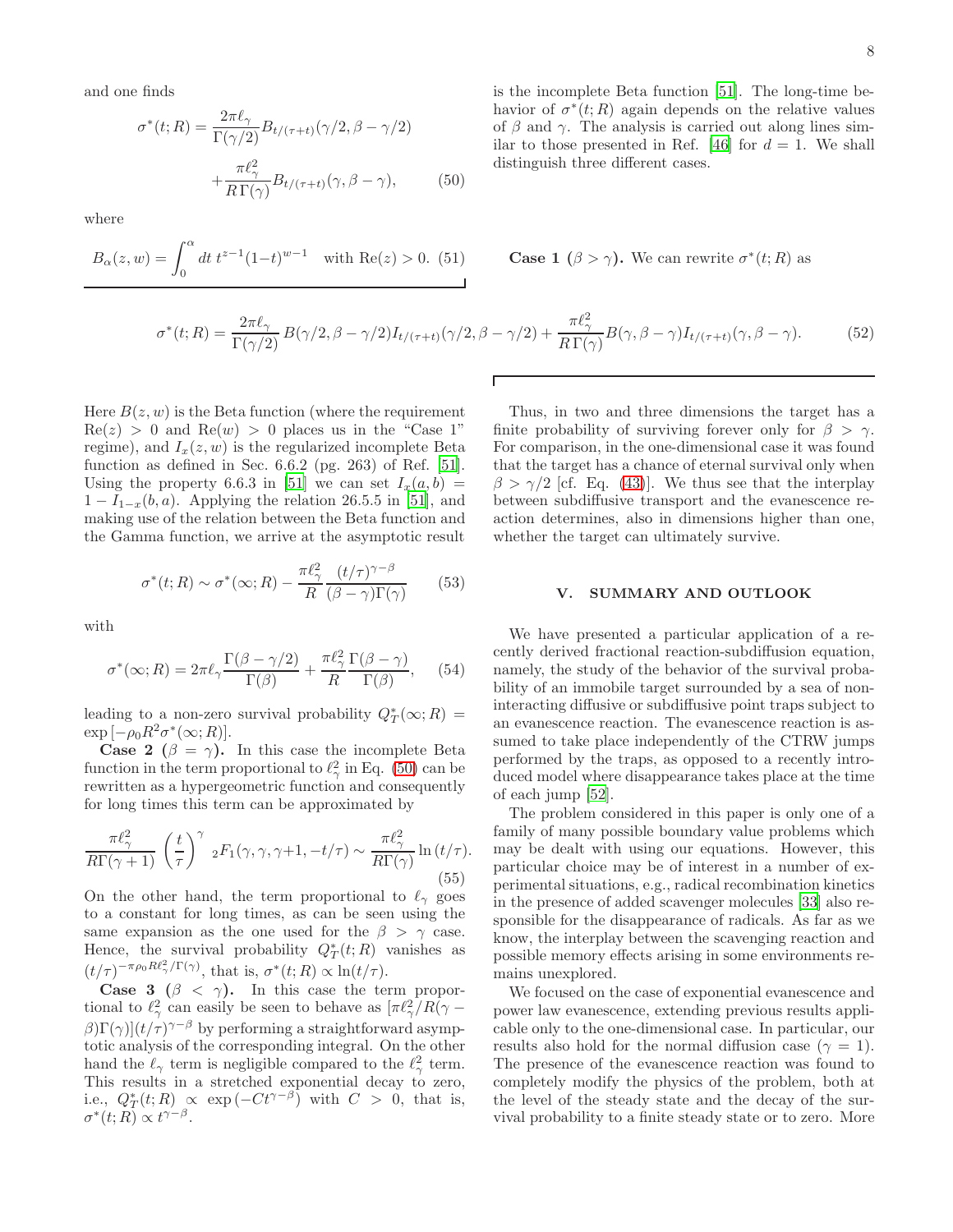specifically, with an exponentially decaying trap density  $\rho(t) = \rho_0 e^{-\lambda t}$  (with  $\lambda > 0$ ), we find that there is a finite survival probability of the target in all dimensions because the traps die sufficiently quickly in their search of the target. By way of contrast, when the traps do not evanesce the target has a zero survival probability in all dimensions. The long-time approach toward the final value of the survival probability turns out to be more complex than in the case of non-evanescent traps, and in the subdiffusive case  $\gamma$  < 1 it involves powers of t as well as exponential factors  $e^{-\lambda t}$  (with a logarithmic correction in  $d = 2$ ). On the other hand, when the density decays as a power law,  $\rho(t) \propto t^{-\beta}$  with  $\beta > 0$ , the behavior depends on the relative values of  $\beta$  and the anomalous diffusion exponent  $\gamma$  of the traps. In one dimension, the target has a finite asymptotic survival probability if  $\beta > \gamma/2$ , whereas in two and three dimensions the target only has a finite chance of eternal survival when  $\beta > \gamma$ .

A natural extension of this work would allow normal diffusive or subdiffusive target motion (the case of normal diffusive target and normal diffusive evanescent traps has been considered in Ref. [\[53](#page-9-17)]). Note, however, that in such a case the respective distances between the target

- <span id="page-8-0"></span>[1] I. M. Sokolov, Soft Matter 8, 9043 (2012).
- <span id="page-8-1"></span>[2] M. Magdziarz, A. Weron, B. Krzysztof, and J. Klafter, Phys. Rev. Lett. 103, 180602 (2009).
- <span id="page-8-2"></span>[3] E. W. Montroll and G. H. Weiss, J. Math. Phys. 6, 178 (1965).
- <span id="page-8-3"></span>[4] E. Scalas, R. Gorenflo, and F. Mainardi, Physica A 284, 376 (2000).
- [5] E. Scalas, R. Gorenflo, and F. Mainardi, Physica A 287, 468 (2000).
- [6] J. Masoliver, M. Montero, J. Perelló, and G. H. Weiss, J. of Economic Behaviour and Org. 61, 577 (2006).
- <span id="page-8-4"></span>[7] J. Masoliver, M. Montero, J. Perelló, and G. H. Weiss, Physica A 379, 151 (2007).
- <span id="page-8-5"></span>[8] H. Scher and M. Lax, Phys. Rev. B 7, 4491 (1973); H. Scher and M. Lax, Phys. Rev. B 7, 4501 (1973).
- <span id="page-8-6"></span>[9] A.V. Barzykin and M. Tachiya, Phys. Rev. Lett. 73, 3479 (1994).
- <span id="page-8-7"></span>[10] B. Berkowitz, A. Cortis, M. Dentz, and H. Scher, Rev. Geophys. 44, RG2003 (2006).
- <span id="page-8-8"></span>[11] T. Le Borgne, D. Bolster, M. Dentz, P. de Anna, and A. Tartakovsky, Water Resour. Res. 47, W12538 (2011).
- <span id="page-8-9"></span>[12] S. B. Yuste, R. Borrego and E. Abad, Phys. Rev. E. 81, 021105 (2010).
- <span id="page-8-10"></span>[13] G. Hornung, B. Berkowitz, and N. Barkai, Phys. Rev. E 72, 041916 (2005).
- <span id="page-8-18"></span>[14] S. B. Yuste, E. Abad, and K. Lindenberg, Phys. Rev. E 82, 061123 (2010).
- <span id="page-8-11"></span>[15] J.P. Boon, J.F. Lutsko, and C. Lutsko, Phys. Rev. E. 85, 021106 (2012).
- <span id="page-8-12"></span>[16] R. Metzler and J. Klafter, Phys. Rep. **339**, 1 (2000).
- <span id="page-8-13"></span>[17] S. B. Yuste, E. Abad, and K. Lindenberg, Reactions in Subdiffusive Media and Associated Fractional Equations, in Fractional Dynamics. Recent Advances, J. Klafter, S. C. Lim, and R. Metzler (Eds.) (World Scientific, Singa-

pore, 2011).

- <span id="page-8-14"></span>[18] R. Borrego, E. Abad, and S.B. Yuste, Phys. Rev. E 80, 061121 (2009).
- <span id="page-8-15"></span>[19] See ch. 3 in V. Méndez, S. Fedotov, and W. Horsthemke, Reaction-Transport Systems: Mesoscopic Foundations, Fronts, and Spatial Instabilities (Springer, Berlin, 2010).
- <span id="page-8-16"></span>[20] B.I. Henry and S.L. Wearne, Physica A 276, 448 (2000).
- [21] I. M. Sokolov, M. G. W. Schmidt and F. Sagués, Phys. Rev. E 73, 031102 (2006).
- [22] B. I. Henry, T. A. M. Langlands, and S. L. Wearne, Phys. Rev. E 74, 031116 (2006).
- [23] A. Yadav and W. Horsthemke, Phys. Rev. E 74, 066118 (2006).
- <span id="page-8-17"></span>[24] E. Abad, S. B. Yuste, and K. Lindenberg, Phys. Rev. E 81, 031115 (2010).
- <span id="page-8-19"></span>[25] K. Seki, M. Wojcik and M. Tachiya, J. Chem. Phys. 119, 2165 (2003).
- [26] K. Seki, A. I. Shushin, M. Wojcik, and M. Tachiya, J. Phys.: Condens. Matter 19, 065117 (2007).
- [27] S. Fedotov and A. Iomin, Phys. Rev. Lett. 98, 118101 (2007).
- [28] A. Yadav, S. M. Milu, and W. Horsthemke, Phys. Rev. E 78, 026116 (2008).
- [29] D. Froemberg and I. M. Sokolov, Phys. Rev. Lett. 100, 108304 (2008).
- <span id="page-8-20"></span>[30] V. Gafiychuk and B. Datsko, J. Comput. Nonlinear Dynam. 7, 031001 (2012).
- <span id="page-8-21"></span>[31] J. Crank, The Mathematics of Diffusion, 2nd. ed. (Oxford University Press, New York, 2004).
- <span id="page-8-22"></span>[32] H. Sano and M. Tachiya, J. Chem. Phys. 71, 1276 (1979).
- <span id="page-8-23"></span>[33] J. Kim, Y. Jung, J. Jeon, and S. Lee, J. Chem. Phys. 104, 5784 (1996).
- <span id="page-8-24"></span>[34] P.H. von Hippel and O.G. Berg, J. Biol. Chem. **264**, 675 (1989).

and the traps would no longer evolve as independent variables, implying that our asymptotically exact approach would not work in its present form. Nonetheless, approximations based on the fact that at long times the dominant contribution to the survival probability comes from the subset of trajectories where the target remains immobile [\[54,](#page-9-18) [55](#page-9-19)] could prove useful to tackle the problem. Ultimately, this behavior finds its roots in what has been termed the "Pascal principle" in the literature [\[56](#page-9-20)[–58\]](#page-9-21), i.e., a target placed in a symmetric initial distribution of traps survives longer on average if it stays still rather than if it moves.

#### ACKNOWLEDGMENTS

This work was partially funded by the Ministerio de Ciencia y Tecnología (Spain) through Grant No. FIS2010-16587 (partially financed by FEDER funds),

by the Junta de Extremadura through Grant No. GRU10158, and by the US National Science Foundation under Grant No. PHY-0855471.